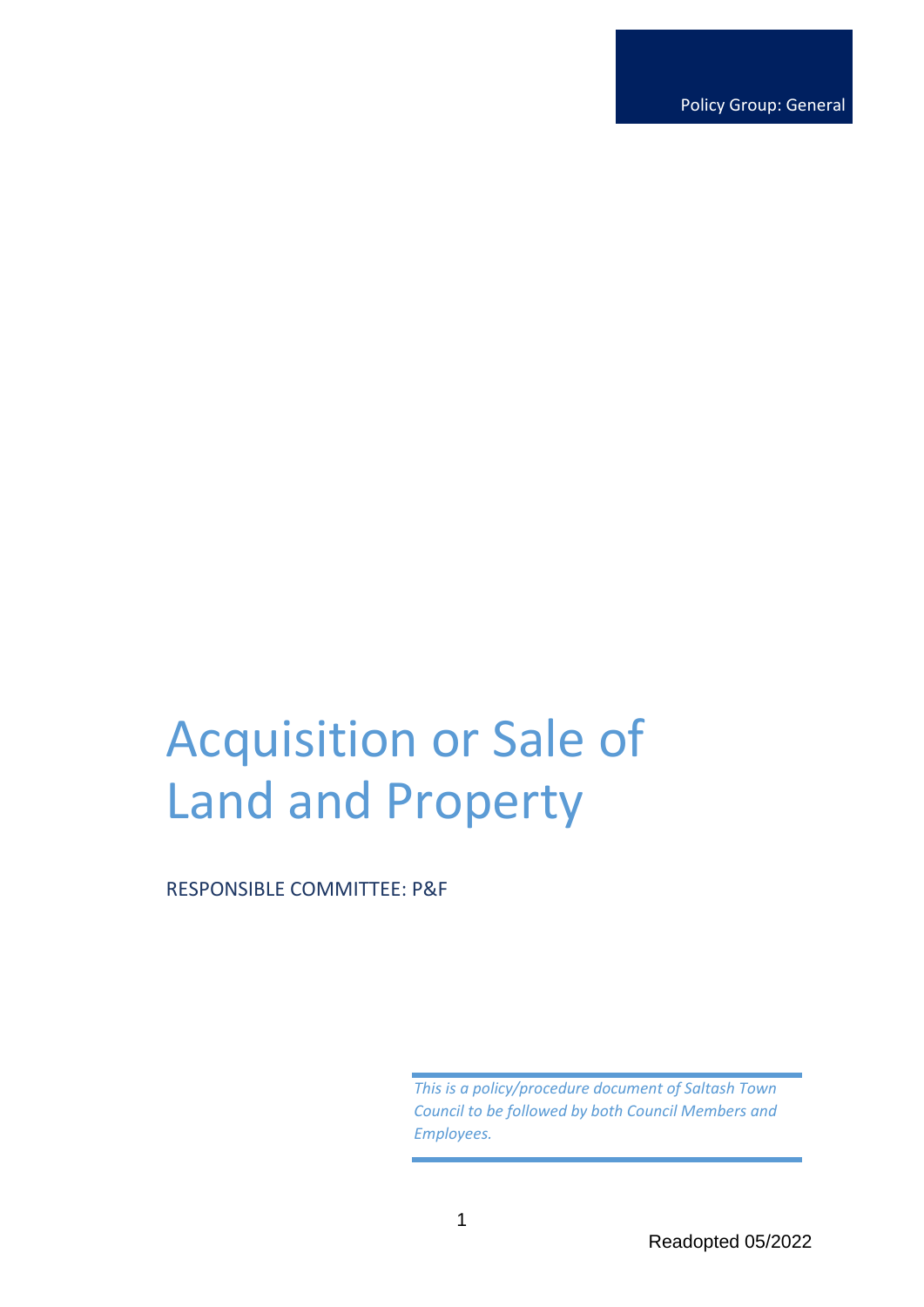| <b>Current Document Status</b>       |                       |                    |              |  |
|--------------------------------------|-----------------------|--------------------|--------------|--|
| <b>Version</b>                       | 1/2022                | <b>Approved by</b> | <b>ATM</b>   |  |
| <b>Date</b>                          | 02/2018               | <b>Date</b>        | 05.05.2022   |  |
| <b>Responsible</b><br><b>Officer</b> | <b>AJT</b>            | Minute no.         | 54/22/23b(i) |  |
| <b>Next review date</b>              | Annual or as required |                    |              |  |

| <b>Version History</b> |                |                      |                               |  |
|------------------------|----------------|----------------------|-------------------------------|--|
| <b>Date</b>            | <b>Version</b> | <b>Author/Editor</b> | <b>Notes</b>                  |  |
| 08.02.2018             |                | RL/ajt               | Refer to attached LTN45 & 45a |  |
| May 2021               | 1/2021         | <b>AJT</b>           | Readopted – new council       |  |
| May 2022               | 1/2022         | <b>AJT</b>           | Readopted                     |  |

| <b>Document Retention Period</b> |  |
|----------------------------------|--|
| Until superseded                 |  |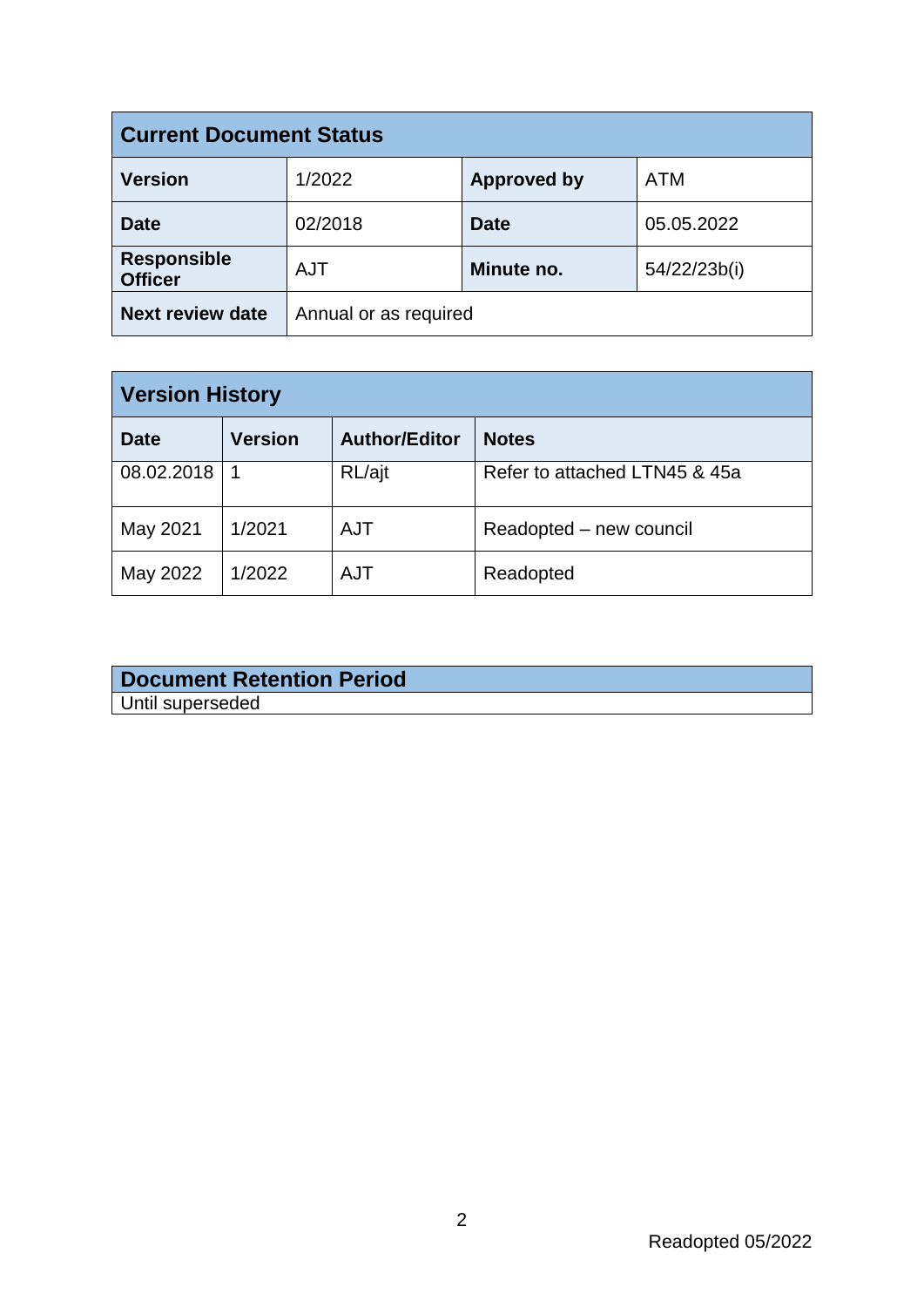# **Saltash Town Council**

# **Policy for Land and Property Acquisition or Sale**

- 1. All land or property appropriated, transferred, gifted, purchased, disposed or sold by STC will be subject to the requirement of the Local Government Act 1972 (NALC Legal Topic Note LTN 45 attached).
- 2. STC will consider land and property acquisitions and requests for sale on a case by case basis subject to:
	- A risk assessment to include financial, operational and environmental issues.
	- A solicitor's search.
	- A current market valuation report.
- 3. Any funds received from the sale or acquisition of land will ordinarily be ring fenced for community projects in that estate or community area.

### **Appendix:**

LTN 45

LTN 45a

(Click on documents to open in full when connected to network)

#### **Version History**

| <b>Date</b>    | <b>Details</b>                           |
|----------------|------------------------------------------|
| September 2018 | Note:                                    |
|                | Words importing the masculine gender     |
|                | only shall include all other genders and |
|                | vice versa.                              |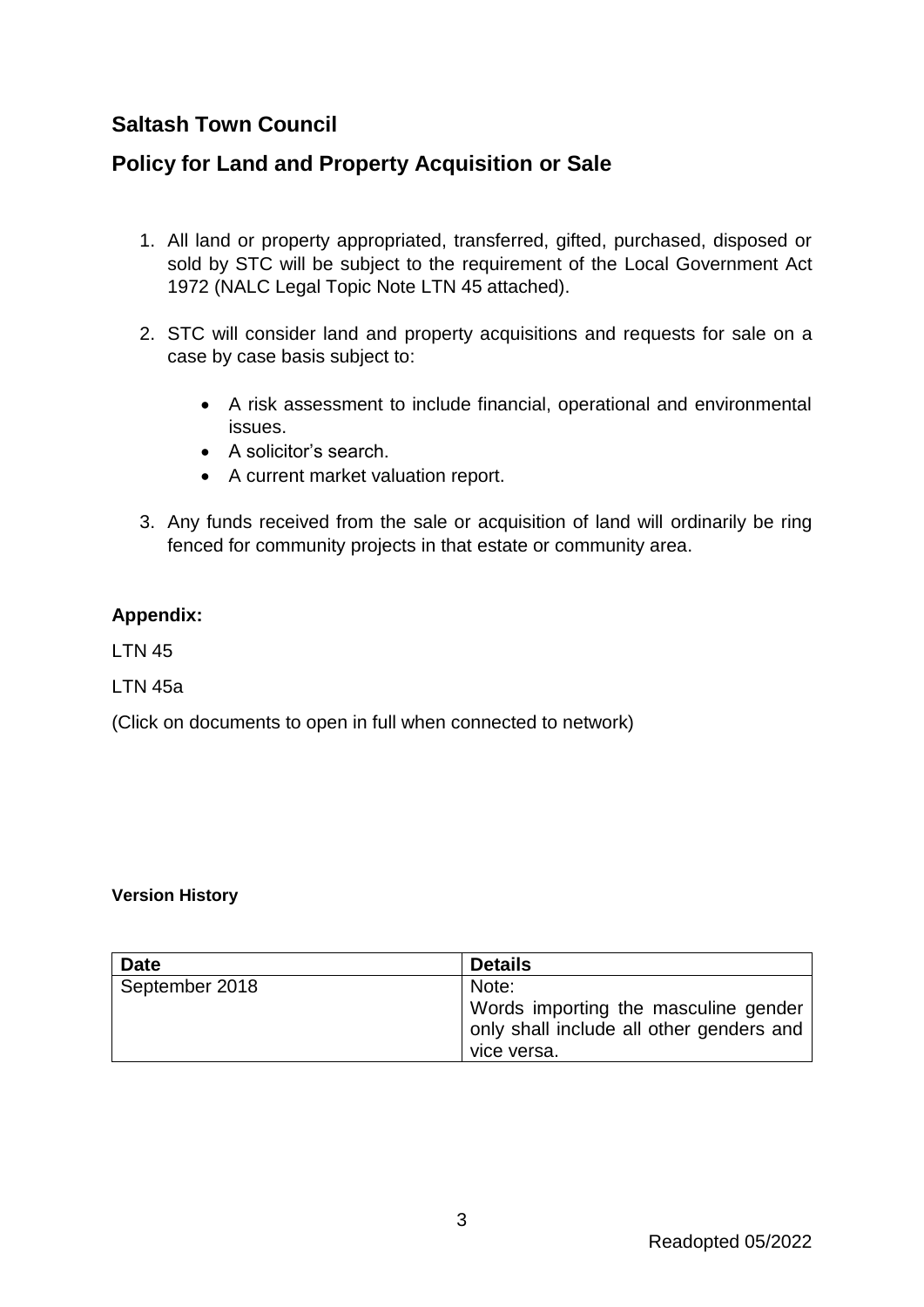

# Legal Topic Note **LTN 45**

November 2012

## DISPOSAL AND APPROPRIATION OF LAND BY LOCAL **COUNCILS**

#### General Rules on the Appropriation of Land

- Section 126(1) of the Local Government Act 1972 provides that any land belonging to 1 a local council which is not required for the purpose for which it was acquired, or has since been appropriated, may be appropriated for any other purpose for which the council is authorised by statute to acquire land by agreement.
- S.126(2) empowers a parish meeting in a parish without a separate council to  $\mathcal{D}$ appropriate land not required for its original purpose, or which has since been appropriated, for some other purpose approved by the Secretary of State.

#### **General Rules on the Disposal of Land**

- $\overline{\mathbf{3}}$ S.127 (1) of the Local Government Act 1972 provides that a local council, and the parish trustees of a parish without a council acting with the consent of the parish meeting, may dispose of any land held by them in any manner they wish, but subject to the restrictions set out below.
- A 'disposal' includes not only an outright sale of the freehold, but also the grant of a 4 lease or assignment of a term of a lease or an exchange of land. Caselaw includes within the definition of a 'disposal' an option to purchase the freehold, an option to purchase a lease or an option to renew a lease.
- Pursuant to s.270 of the 1972 Act, 'Land' is defined as 'any interest in land or any Б. easement or right to or over land.' Thus, for example, the grant of a private right of way over council land is treated by s. 127(1) as a disposal of land. It is NALC's view that in respect of local authorities in England, a disposal would not however include a licence or permission (written or oral) to use land. If permission to use land is withdrawn, there is no legal interest in or over land to remain in occupation. The